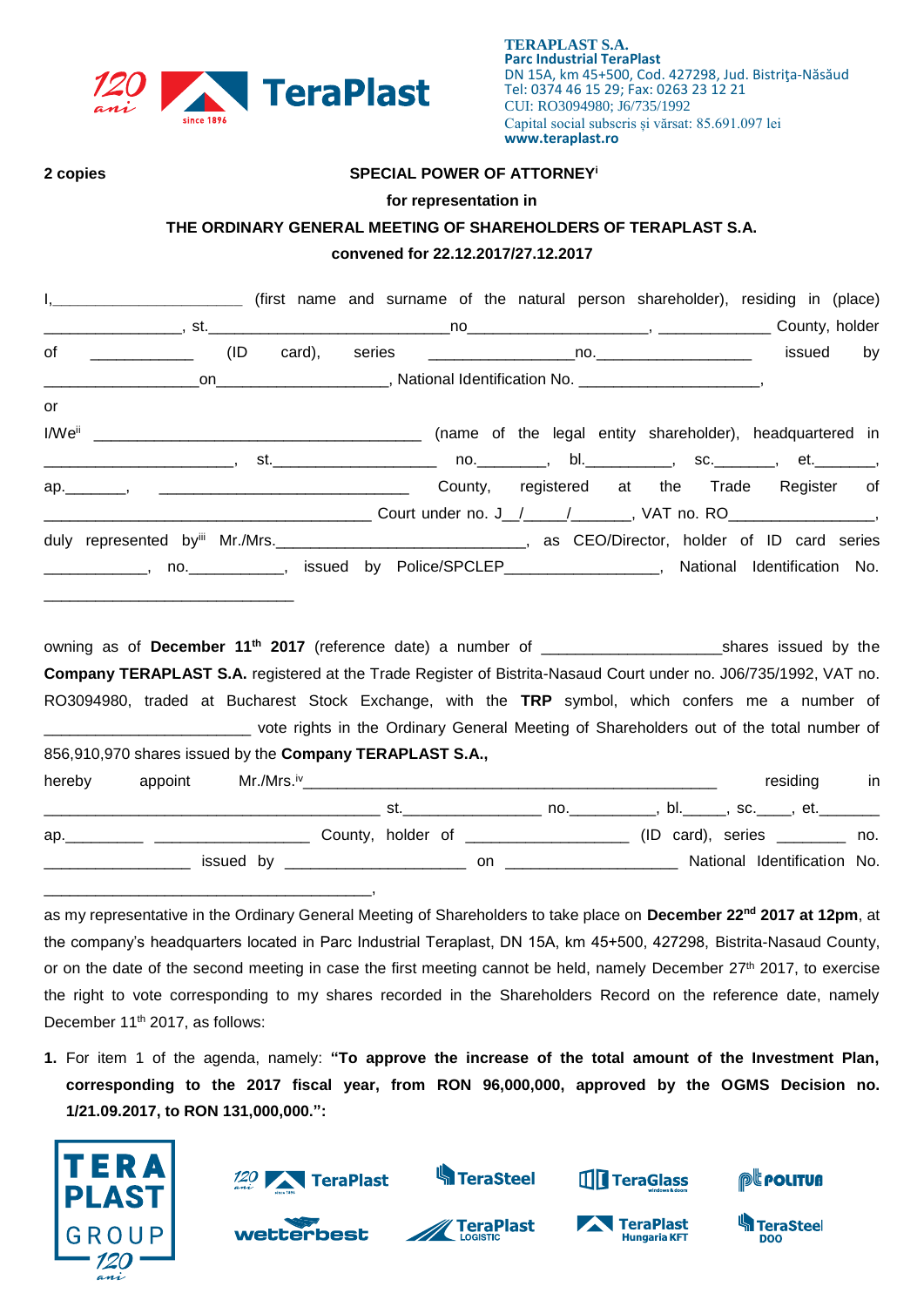

| For | <b>Against</b> | <b>Abstention</b> |
|-----|----------------|-------------------|
|     |                |                   |

**2.** For item 2 of the agenda, namely: **"To establish the registration date when the shareholders affected by the decisions adopted by the Ordinary General Meeting of Shareholders shall be identified. The Board of Directors suggests the date of January 17 th 2018.":**

| For | <b>Against</b> | <b>Abstention</b> |  |  |
|-----|----------------|-------------------|--|--|
|     |                |                   |  |  |

**3.** For item 3 of the agenda, namely: **"To approve the date of January 16 th 2018 as "ex-date", namely the date previous to the registration date when the financial instruments, subject of the decisions of the corporate bodies, are transacted without the rights resulting from such decision, pursuant to Article 2 letter f) of the Regulation no. 6/2009 on the exercise of certain rights of the shareholders within the general meetings of the trading companies, as amended and completed by Regulation no. 13/2014 on the amendment and completion of certain regulations issued by the Security National Board (hereinafter referred to as NSC Regulation no. 6/2009).":**

| For | <b>Against</b> | <b>Abstention</b> |  |  |
|-----|----------------|-------------------|--|--|
|     |                |                   |  |  |

**4.** For item 4 of the agenda, namely: **"To authorize Mr. Dorel Goia - Administrator, to sign, for and on behalf of all the shareholders present at the meeting, the OGMS Decision.":**

| For | <b>Against</b> | <b>Abstention</b> |
|-----|----------------|-------------------|
|     |                |                   |

**5.** For item 5 of the agenda, namely: **"To authorize the company's legal adviser, Mrs. Diana Octavia Bretfelean, holder of ID card series X.B. no. 515915, to do everything that is necessary as to record the OGMS Decision at the Trade Register of Bistrita-Nasaud Court, and to publish such decision in the Official Gazette of Romania, Section 4":**

| For | <b>Against</b> | <b>Abstention</b> |
|-----|----------------|-------------------|
|     |                |                   |

# **Please find hereby attached a copy of the valid ID card<sup>y</sup>/a copy of the registration certificate<sup>vi</sup>.**

I hereby authorize the representative referred to above to cast their vote as they may deem appropriate on the matters not identified and included in the agenda until this date, pursuant to the applicable law.





wetterbest

**S**TeraSteel